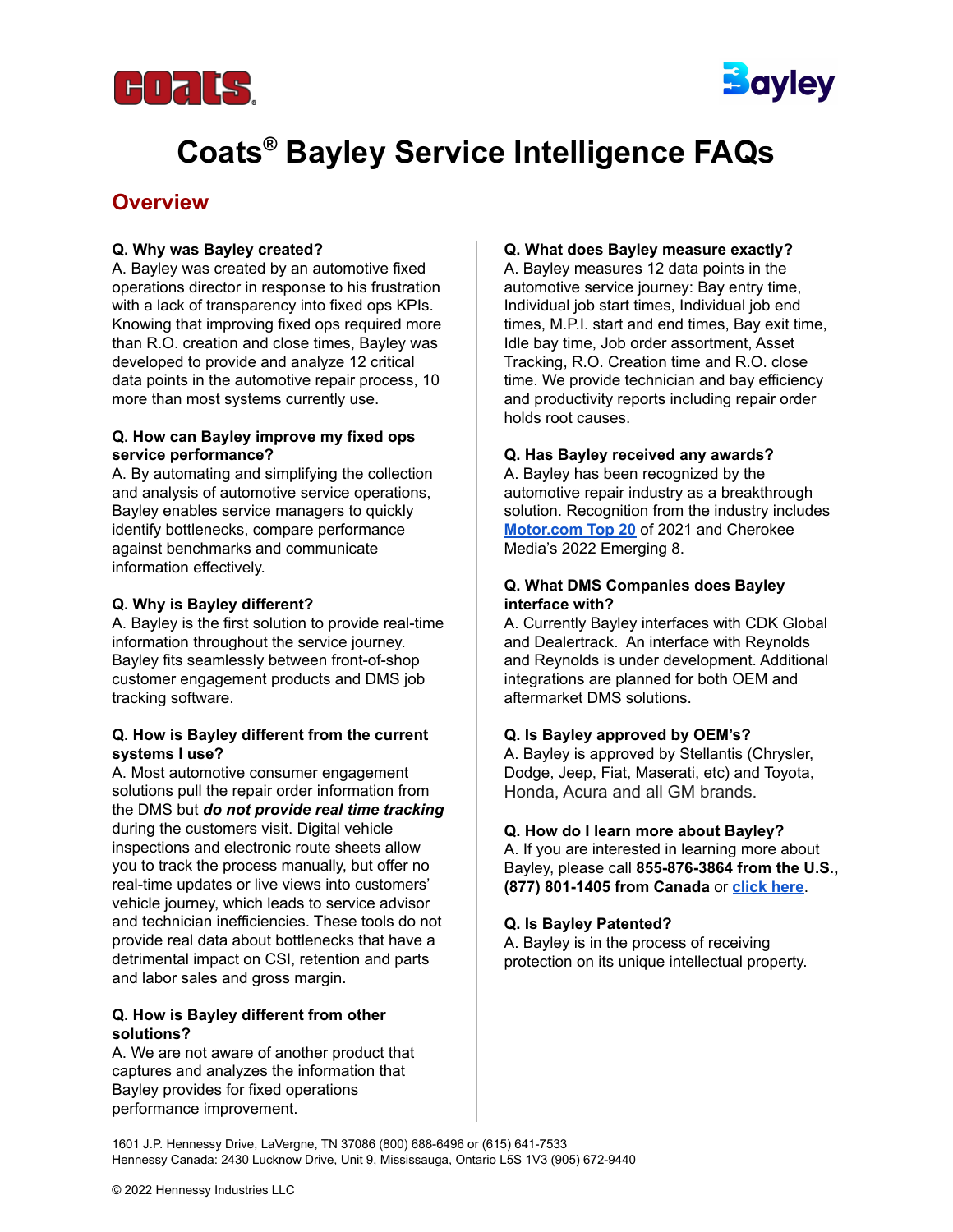



# **Who Benefits From Bayley?**

#### **Q. How does Bayley make a Service Advisor more productive?**

A. Automotive service advisors spend a lot of time statusing customer repair orders. Bayley's intuitive dashboard enables a service advisor to see live job status, including line items completed and open, from their desk. This enables them to provide real-time information when a customer asks, eliminating the 'long' walk' to the shop to check on a job and distracting the technician from their work.

If a job is on hold, service advisors and managers can see the reason for the hold and, if needed, expedite a rapid resolution.

#### **Q. How does Bayley make a Service Manager more productive?**

A. Service managers can utilize Bayley's dashboard to see status of current repair orders and shop performance history over time.

Understanding where bottlenecks occur and individual technician performance enables targeted training and service performance corrective actions. Service managers can also view actual bay and technician performance using Bayley's dashboards.

#### **Q. How does Bayley make an automotive technician more productive?**

A. Bayley's benchmarking data highlights areas that hinder technician performance and need improvement, enabling a technician to turn more hours. This results in increased labor and parts sales per repair order combined with higher technician earnings and retention.

Bayley can become a recruiting tool in a market facing a large shortage of qualified automotive technicians. Bayley helps technicians hold other people/departments accountable for times they spend waiting for responses on customer vehicle repairs.

### **Q. Will Bayley help improve my CSI scores?**

A. OEM customer satisfaction index scores are critical to automotive dealership performance. By helping ensure that jobs are completed by the promised time, improving shop scheduling and loading, and providing transparency on job status, Bayley helps automotive service operations meet and exceed their customer commitments.

#### **Q. What is the return on investment when using Bayley?**

A. It's best to read what our customers have to say. This **case [study](https://www.coatsgarage.com/media/modular_content/Coats_Bayley_Service_Intelligence_Case_Study.pdf)** from Barbour-Hendrick Honda, Greenville N.C. highlights the signifcant improvements they are seeing in reducing wasted time and improving operations.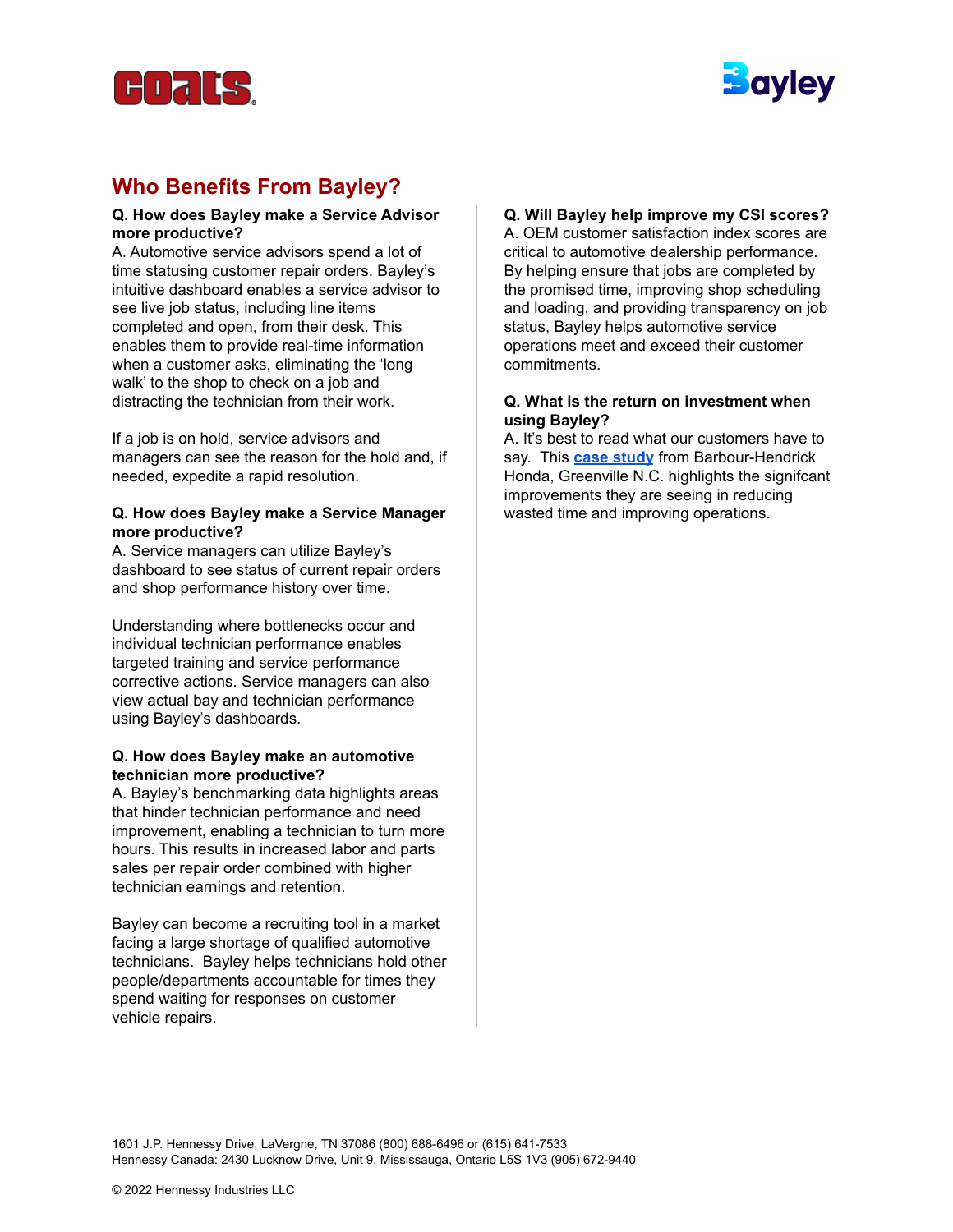



# **How Do I Use Bayley?**

#### **Q. What reporting is available in Bayley?**

A. Bayley's reporting is designed to meet the needs of the various users that benefit from the information and recommendations Bayley provides for fixed ops management.

Daily reports include real-time job status and performance dashboards. Executive reports include cross location and time-based KPI tracking. Our reports are designed to enable visual management and rapid root cause analysis of fixed operations and multiple location performance.

One of our most used reports is our technician scorecard, which enables auto techs to see how their performance compares to their peers – in the shop and across the country.

#### **Q. Does Bayley alert me to exceptions?**

A. During onboarding, your customer success manager will work with you to understand the notifications and triggers that you can implement for your shop.

#### **Q. What help is available for me to use the system to its full potential?**

A. The library of Bayley online tip videos is continuing to grow. During onboarding, your customer success manager will work with your team to ensure comfort in using Bayley. Once installed, we're online a phone call away or your team can access our online support resources.

# **Bayley Pricing and Invoicing**

#### **Q. How much does Bayley cost?**

A. Bayley is a monthly subscription (SaaS) product that is priced per bay. Pricing discounts are based on the number of bays under contract and term of the contract.

Bayley hardware is a one time expense that provides an in-bay vehicle sensor, ruggedized industrial spec tablet and related accessories.

#### **Q. Does Bayley have a Spanish or French version?**

A. We do not currently.

#### **Q. Do I need to be a computer genius to use Bayley?**

A. No, Bayley was designed by fixed ops managers to be easily and intuitively used.

#### **Q. Do I need to add Bayley to all of my automotive service bays at once?**

A. To achieve the greatest productivity and CSI improvements, we recommend that Bayley be installed on all of your active bays.

#### **Q. How long does it take to train an automotive technician to use Bayley?**

A. A technician can be using Bayley with only 5 minutes of training. Bayley's touch screen interface has been designed to make it easy – even when a tech is wearing gloves!

#### **Q. How is Bayley invoiced?**

A. Bayley is invoiced monthly or may be prepaid annually based upon dealership preferences.